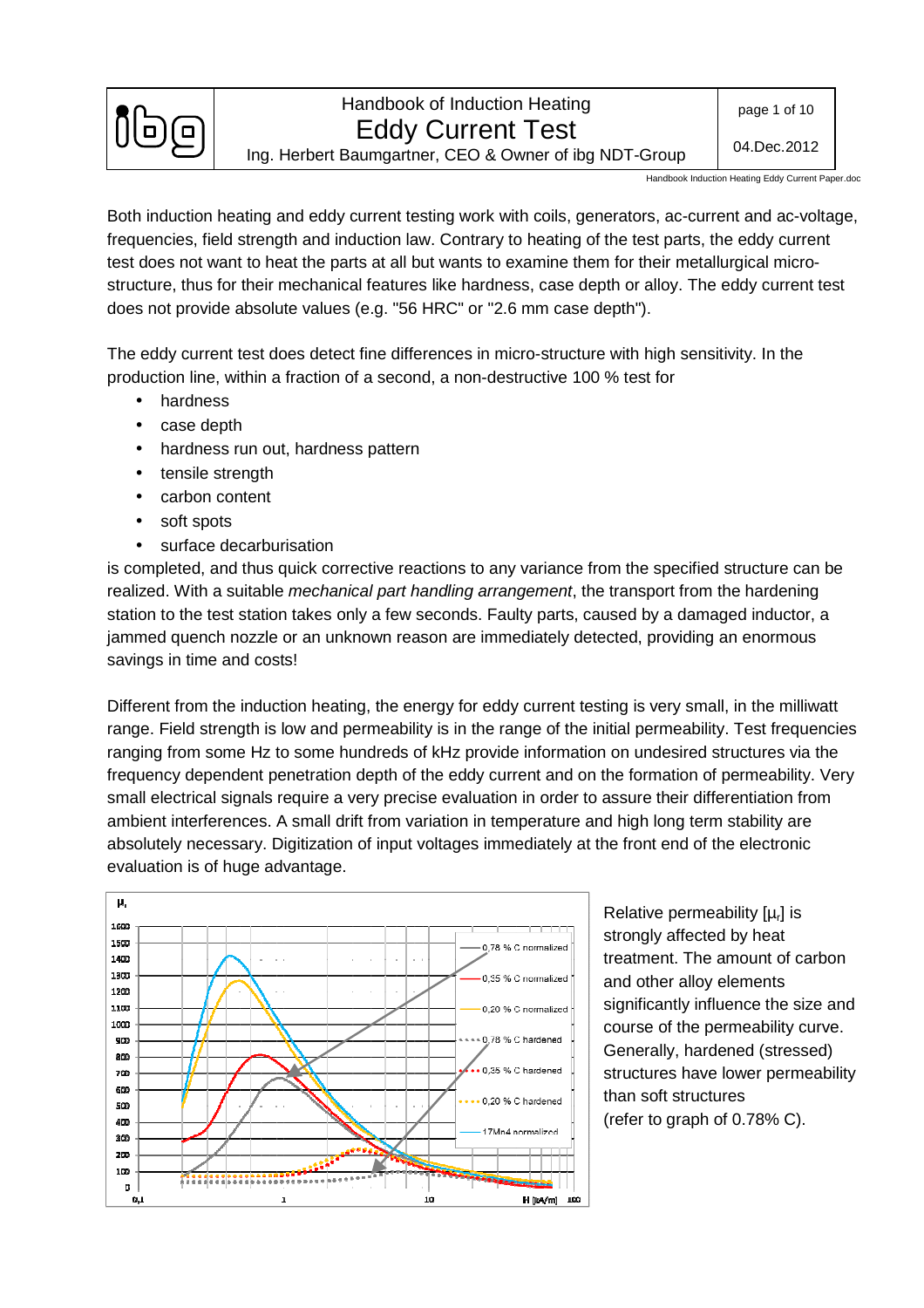

Handbook Induction Heating Eddy Current Paper.doc

Electrical conductivity [σ] is influenced only a little by structure changes and alloy differences. Whereas, the conductivity of carbon steel is <10 MS/m, high-alloyed chrome-nickel is about 1.3 MS/m. However, the temperature coefficient is about 4 to 5 % per 10°C. Thus, the temperature of the test part has influence on the test result and should be allowed to vary only negligibly  $(\pm 5^{\circ}C)$ .

How can magnetic and electrical changes that correlate with the mechanical properties be quickly and reliably tested non-destructively?

Eddy current testing has proven to be well qualified for it. It is a "comparative test". Values of OK parts (reference parts) which were presented to and stored in the instrument beforehand are compared with the values of currently produced parts.



How can one get values? The alternating current **i** which flows through the red coil created a magnetic flux  $[B]$  through the test part (grey in the sketch). The size of the magnetic flux and thus the size of the voltage **u** induced in the blue coil is directly dependant on the electrical conductivity [σ] and on the magnetic "conductivity" (permeability [μ<sub>r</sub>]) of the test part in the coil.

The test part by its  $\sigma$  and  $\mu_r$  strongly influences the coupling between sender coil (red) and receiver coil (blue). Thus voltages induced in the receiver coil imply the structure, i.e. to verify correct hardness, case depth, core hardness as well as alloy. This complex signal is displayed twodimensionally as vector (complex number).



But beware: If permeability is tested with a single magnetic field strength  $H<sub>s</sub>$  test results may be unreliable as soon as other types of mixed parts become involved. Let us take a typical mixed part test of two kinds of steel: C45 and 23NiCrMo2. The largest difference in permeability is at  $H<sub>S</sub>$ . This test can be done with a single frequency test instrument set up with that field strength, because this setting provides the largest difference between both.

But does this test "see" neighbouring permeability areas related to other unexpected mixed up part types?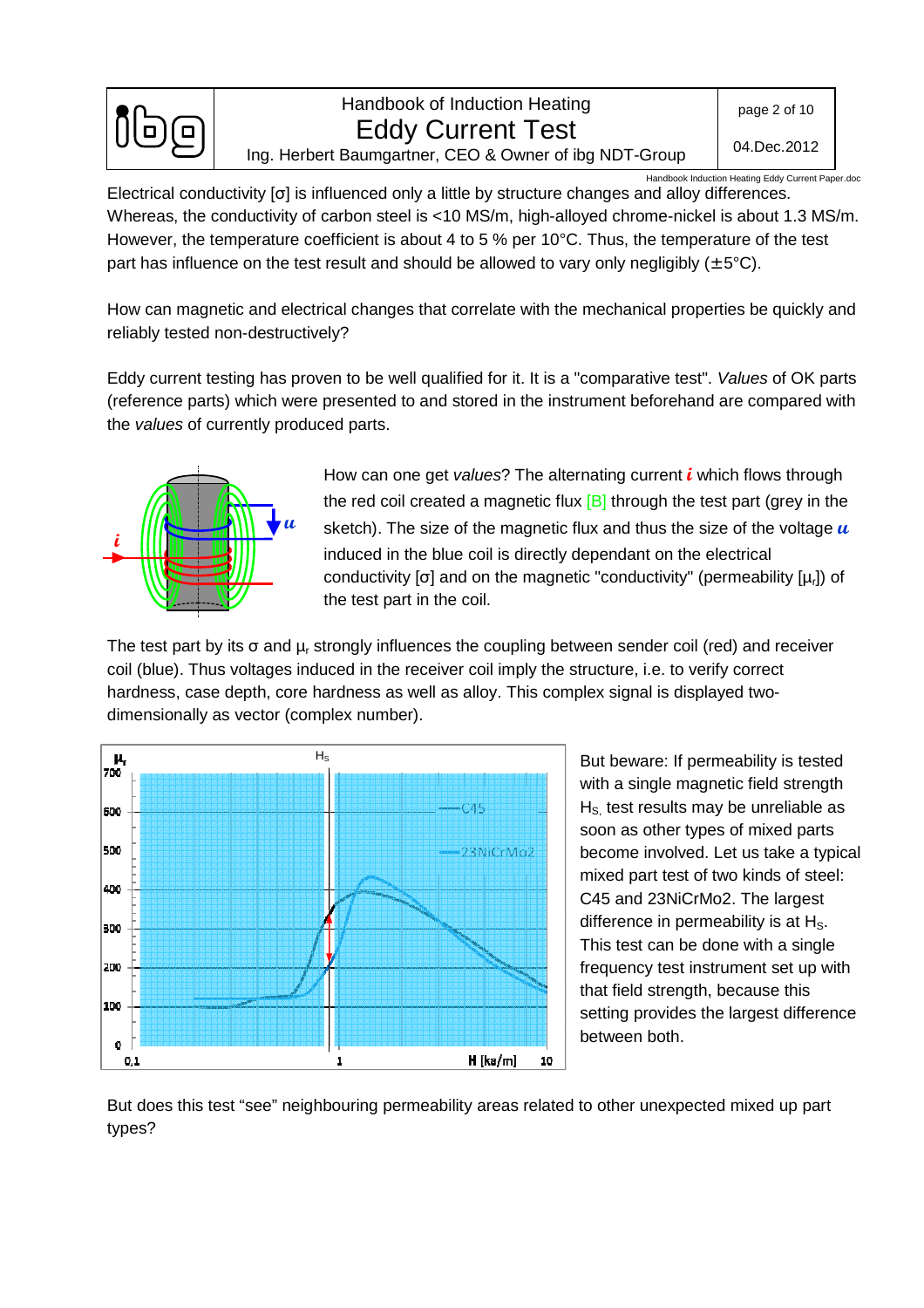

# Handbook of Induction Heating Eddy Current Test

page 3 of 10

04.Dec.2012

Ing. Herbert Baumgartner, CEO & Owner of ibg NDT-Group

Handbook Induction Heating Eddy Current Paper.doc

What occurs if another material, e.g. X40Cr13 is mixed up unexpectedly and tested? The example on the right hand side shows that the permeability curve of C45 crosses the curve of  $X40Cr13$  at  $H<sub>S</sub>$  (red circle). A differentiation with one field strength (frequency) is not possible. Both remain mixed up in spite of the eddy current test. Could the "curtains" be moved aside in order to widen the view? Could the test take place at different field strengths, so to say "preventively" over a larger area?





That is the "Preventive Multi Frequency Technology" (PMFT) invented by ibg which uses eight test frequencies that cover a wide area of the coil current and thus field strength. The frequency range from the lowest to the highest frequency should be at least 1:1,000 in order to vary, via the inductivity of the sender winding, the exciting current and thus the field strength in the coil.

The use of several test frequencies to induce different field strengths  $(H<sub>1-8</sub>)$  in the coil means that all these differences are detectable or viewable.

Different structures from different heat treat methods (and by heat treat process errors) create different permeability curves which are detected by means of PMFT. Thus the eddy current testing becomes reliable. Expected and unexpected wrong structures are detected.

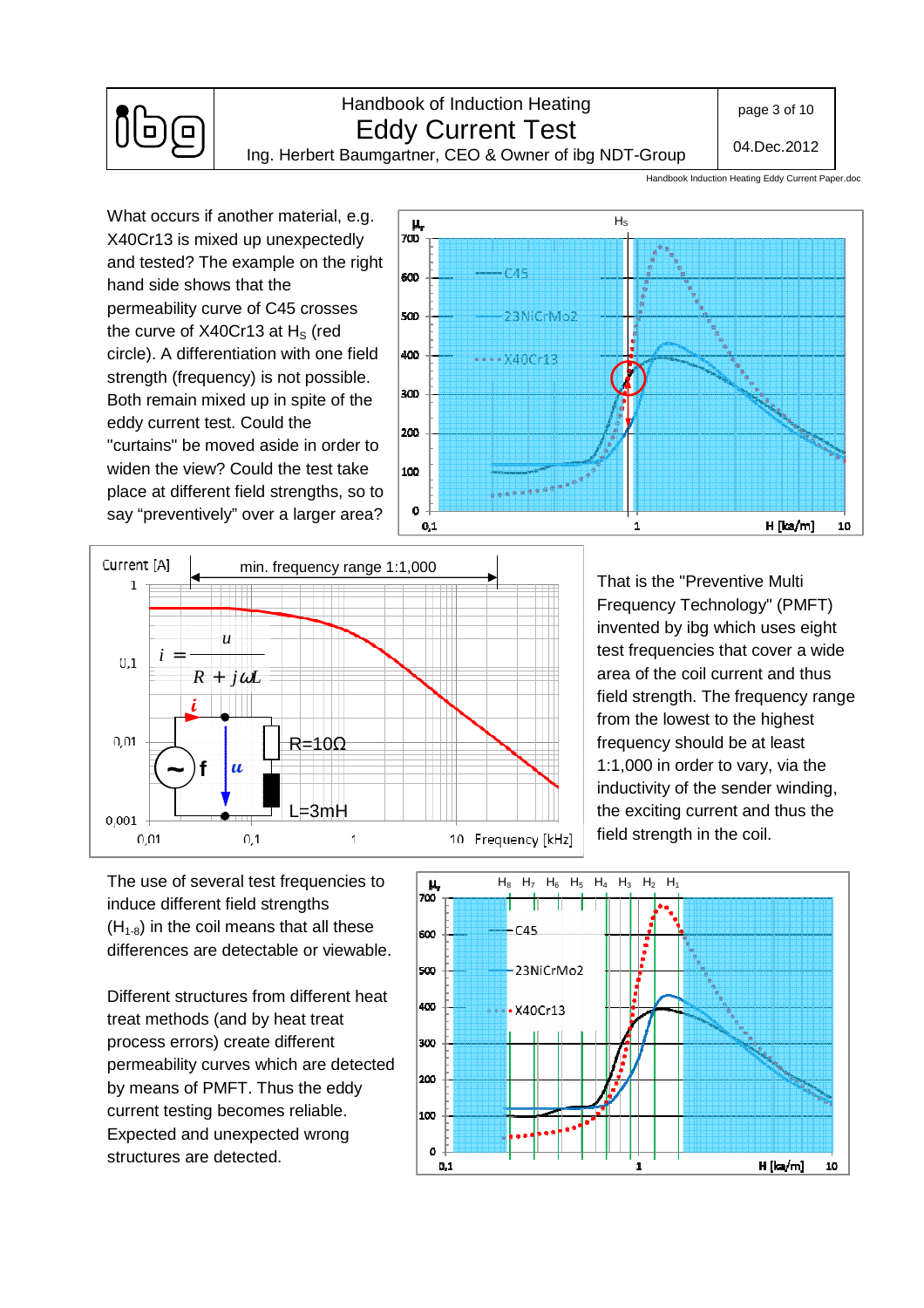

Handbook Induction Heating Eddy Current Paper.doc

If several frequencies of alternating current are used, a voltage vector is obtained for each frequency in the impedance, and there is a locus curve.

Of course, other factors also influence the induced voltage. The position of the test part in the coil, geometric variances in the test part and other factors alter the received voltages. These factors must therefore be controlled.

Nevertheless, received voltage values of several OK parts will always vary slightly. They are subject to scattering. The vector tips of the voltages form a cloud (refer to the green dots at 4 kHz). If the vector tips are now enclosed with an elliptic tolerance zone, the test can be reduced to a comparison of the vectors to inside (OK) or outside (NG) of the tolerance zone.

Testing current production with such a frequency band (eight frequencies, at least 1:1,000) and the



comparison with the previously created tolerance zones made with good parts has become well known in professional circles as PMFT (ibg's Preventive Multi Frequency Test). A quite wide frequency band is used in order to detect all abnormal structures detectable by eddy current as faulty and to sort them out. Ten to twenty OK parts only are needed to setup the instrument and to form the tolerance zones (calibration). A challenge test with NG parts (e.g. not-hardened, incorrectly quenched, austenizing temperature not reached, too short or too long tempering, annealing temperature too high or too low, etc.) can be

done, but is not needed. The test system will reliably detect faulty parts with both known and unknown defects. The PMFT method works reliably for all kinds of defects which may happen during heat treatment of steel.

Careful choice of OK parts is a precondition to reliable testing. One or several NG parts (red dot) included during calibration blows up the automatically formed tolerance zones, and the instrument's sensitivity is deteriorated. Vectors of bad parts must be deleted before the actual test is started.



Very small voltage differences in the  $\mu$ V range are processed and visualised for this non-destructive test. Highly sensitive and stable measuring devices are necessary to measure such small voltages reliably and free of interferences. The solution is to digitalize measuring values immediately at their input to the measuring device. The gained samples (20.000.000/sec.) with 18 bit resolution are put



into a digital signal processor (DSP) and converted within shortest time (2 ms) to a 2\*32 bit data word. This is compared with the stored tolerance zones and a test result is given.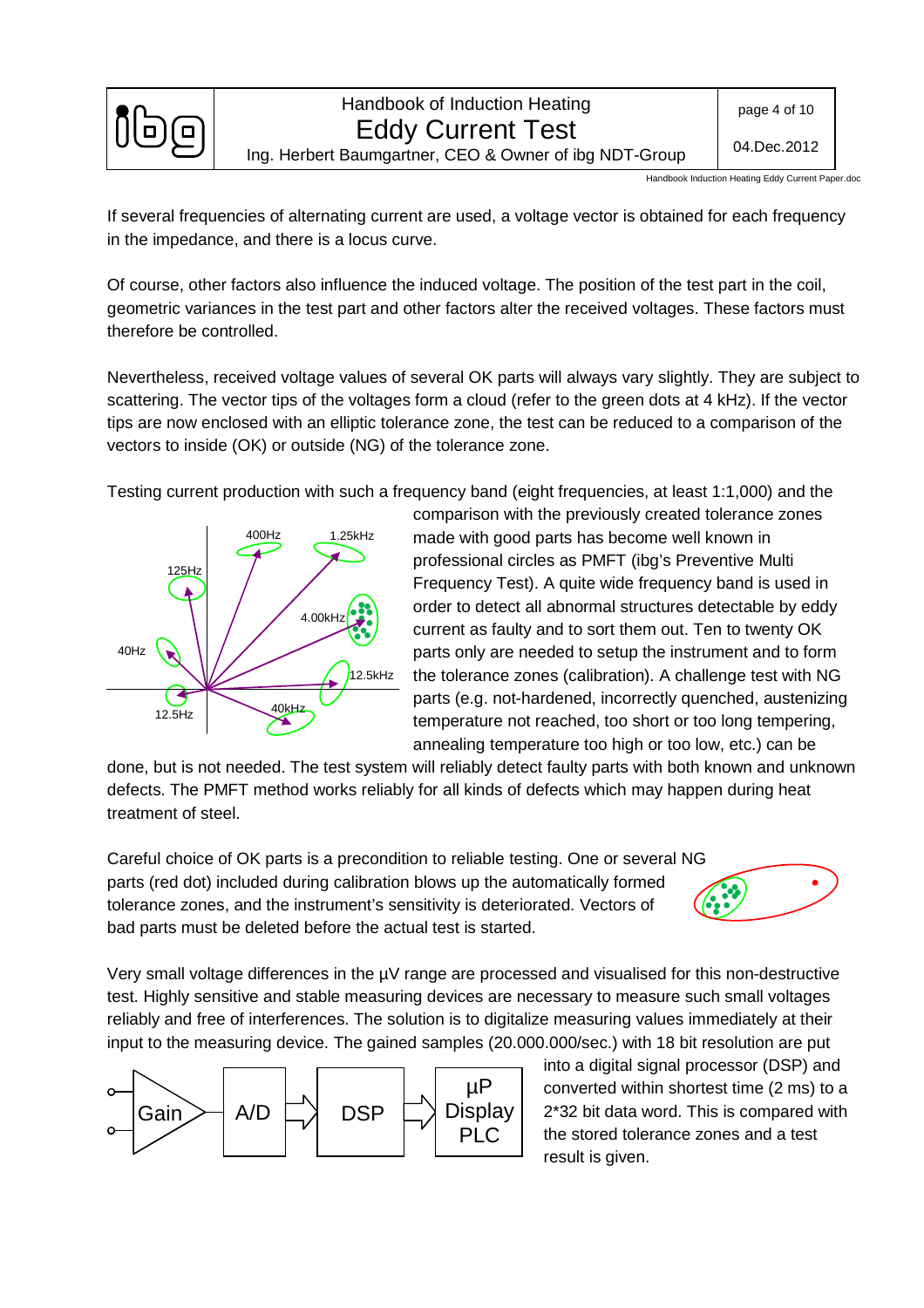

Handbook Induction Heating Eddy Current Paper.doc

Newly developed is calculation of the vectors of harmonics up to the  $7<sup>th</sup>$  without additional time requirement. So now there is also preventive harmonic analysis (e.g. iSHA = ibg's Simultaneous Harmonic Analysis).

The harmonics arise by a hysteresis of the magnetisation curve of the test part in the coil arrangement. The sinusoidal current **i** in the exciting coil causes a sinusoidal field strength H which triggers a magnetic flux B in the test part. The chronological sequence, however, is (depending on permeability) not sinusoidal anymore. Thus the chronological sequence of the magnetic flux B induces a voltage differing from the pure sine in the receiver coil.



Fourier analysis of that voltage **u**, reveals higher frequency components of the **fundamental wave**,

namely harmonics of the **3**- and **5**-times frequency. Analysis of these harmonics provides a much more precise view of the magnetic features of the test part and thus detailed information on its structure. The signals of the harmonics, however, are very small. A significant electronic effort is required to extract such small signals from the noise and to display them.

Frequency  $0,8$ domain of received non sinusoidal  $06$ voltage **u** $0.4$  $0.2$  $_{0,0}$ 

iSHA performs this in a precise and highly repeatable manner.

#### Why does a hysteresis curve arise?

This has to do with the ferromagnetism of the materials and their structure. A short introduction about how magnetism arises is helpful to understanding eddy current testing. Based on the smallest magnetic area, e.g. the electrons with their spin and the nucleus with its magnetic moment, there are magnetic domains in the material under a minimum free energy conditions. Size and direction (north-south) of the domains are random such that (at first) no overall magnetic field



 $1.0$ 

Domain structure of Fe-3%Si polycrystals with crystallites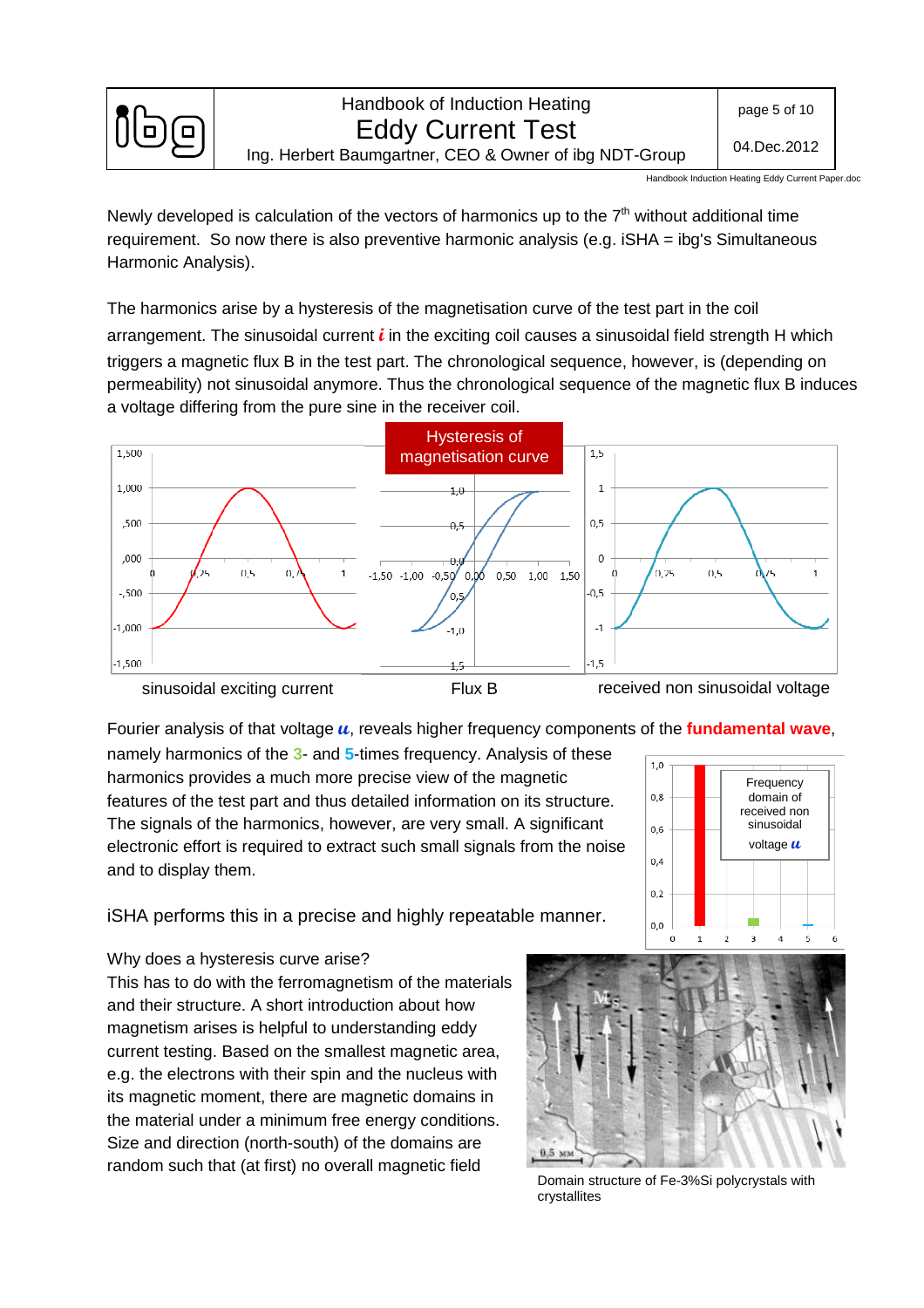

Handbook Induction Heating Eddy Current Paper.doc

exists. These domains are separated by Bloch walls. The current in the eddy current coil introduces an external magnetic field H which works on the domains. Let's have a look at a simplified picture about the influence of the external magnetic field on the domains and their boarders, the Bloch walls:



First there is formation of the domains and Bloch walls without external field H. The magnetic circle is closed within the material.



A very external small field H (red arrow) does not yet change the Bloch walls irreversibly. The magnetic conductivity changes slightly.



Growth of the external field moves the Bloch walls. The domains in similar direction to the external field become bigger, the opposite ones become smaller. The magnetic conductivity becomes bigger.

Still stronger field strength H means practically only one domain in preferred direction.

The preferred direction of the domain at very high field strength is turned to the direction of the strong external field. The material approaches its magnetic saturation.

Moving Bloch walls is not a continuous process. The Bloch walls hang more or less fixed on pinning

defects in the crystal lattice. More magnetic energy loosens them and they jump to the next pinning defect. (Jumping causes Barkhausen noise.) When the outer magnetic field is switched off, the Bloch walls partly remain at their new pins. And the part which was originally outwardly in magnetic balance keeps an outer residual magnetism (remanence), which can be zeroed after a negative field strength (coercive field strength) is applied. The magnetic hysteresis is born.

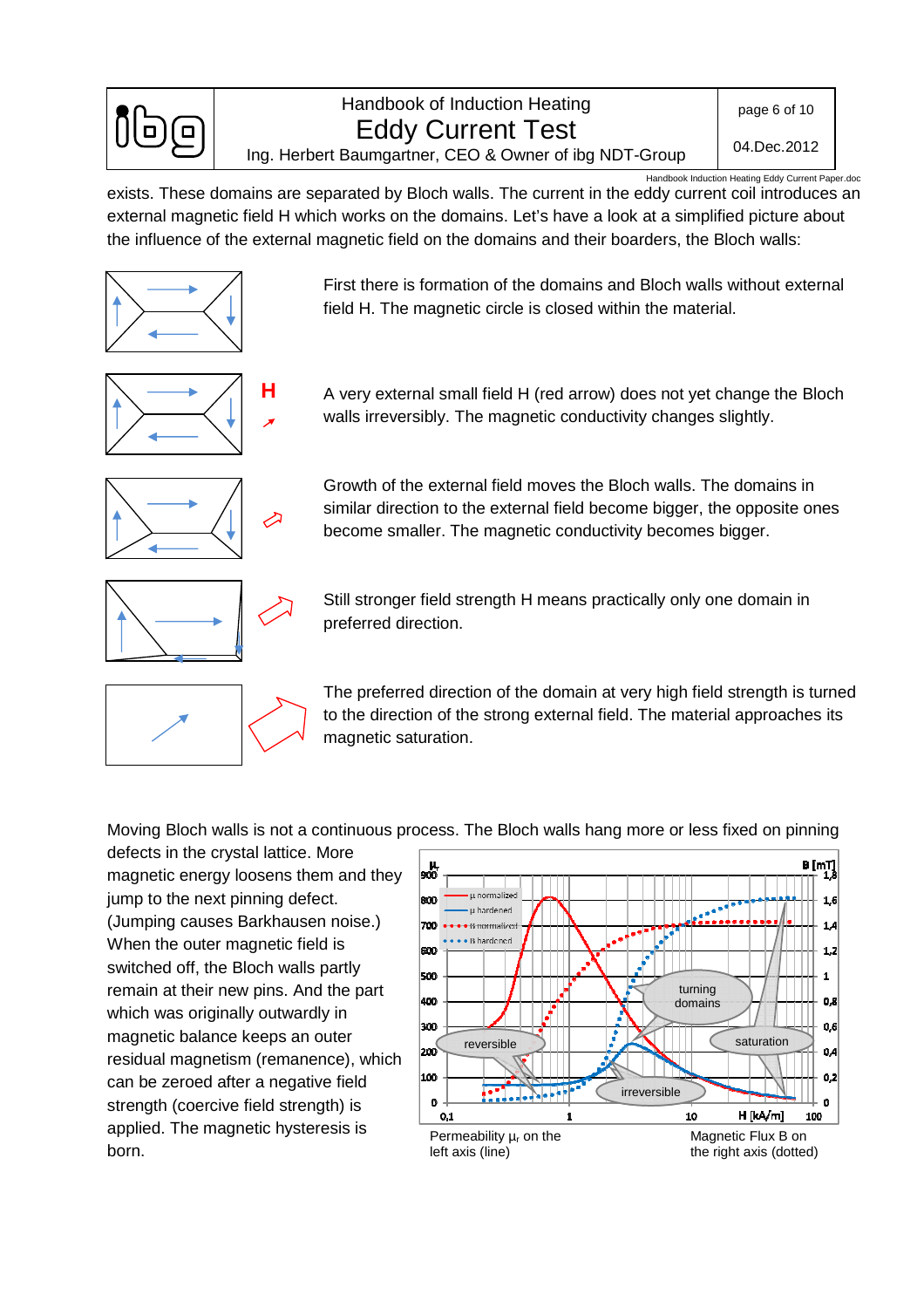

page 7 of 10

04.Dec.2012

Handbook Induction Heating Eddy Current Paper.doc

The flatter the ascent of the  $\mu_r$  curve (blue line) the more distinct the linear (reversible) area of the magnetisation curve (blue dotted line). No harmonics are expected of the linear area. The hardened C35 structure (blue lines) will show harmonics at higher field strengths. The soft structure (normalised, red lines), however, shows a clear ascent of the permeability at 10 times smaller field strength, thus comes early the irreversible area of the magnetization curve. A distortion of the induced voltage is observed at small field strengths and harmonics are generated at small field strengths.

This phenomena is exploited in eddy current testing for detection of not-hardened parts or for recognition of soft areas on the surface. Too shallow case depth versus specification and too soft surface hardness versus specification also provide very good signals for harmonic evaluation.

iSHA, e.g. testing simultaneously with harmonic evaluation and "Preventive Multi Frequency Technology", enables eddy current testing to get maximum metallurgical information from the parts non-destructively.

# Applications:

Inductively hardened (case depth) ball studs





hardness profile of a cut and etched ball stud, OK part

eddyvisor® (digital) screen in sorting mode, OK part displayed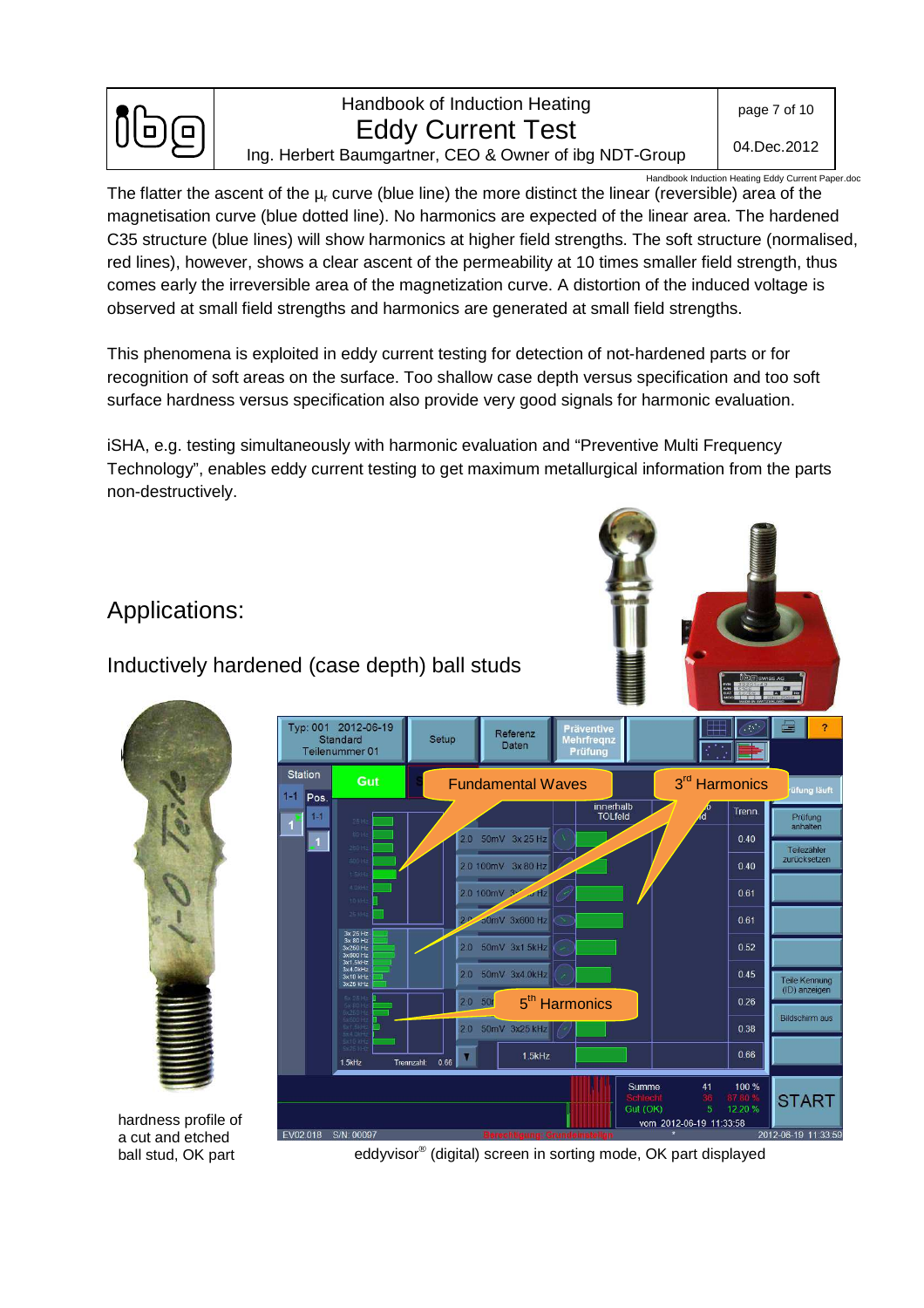

Ing. Herbert Baumgartner, CEO & Owner of ibg NDT-Group

Handbook Induction Heating Eddy Current Paper.doc

At first, these OK parts are taught as reference parts to the test instrument at all test frequencies. Considering scattering of parts, tolerance zones of fundamental wave and harmonics (PMFT+iSHA) are automatically calculated. The voltage vectors of the test parts are compared with these tolerance zones and a sorting decision is made. The screen shows bar graphs for each fundamental wave frequency and for each frequency of the harmonics (includes green bars). When all induced voltage vectors in the test coil fall within the tolerance zones, the tested part is OK.



with too deep case depth

eddyvisor® (digital) in sorting mode, NG part displayed, best separation at 80 Hz fundamental wave

It does not surprise that the best separation figure for too deep hardened parts is achieved at a relatively low frequency of the fundamental wave (80 Hz). Furthermore, the separation figures at the 3<sup>rd</sup> and 5<sup>th</sup> harmonic are smaller than at the fundamental wave which fits into the picture. The penetration depth of the eddy current signal at low frequencies and low permeability values is deeper, and the reversible area of the magnetisation curve is extended to higher field strengths.

Only a few harmonics distinguishable from OK parts are generated.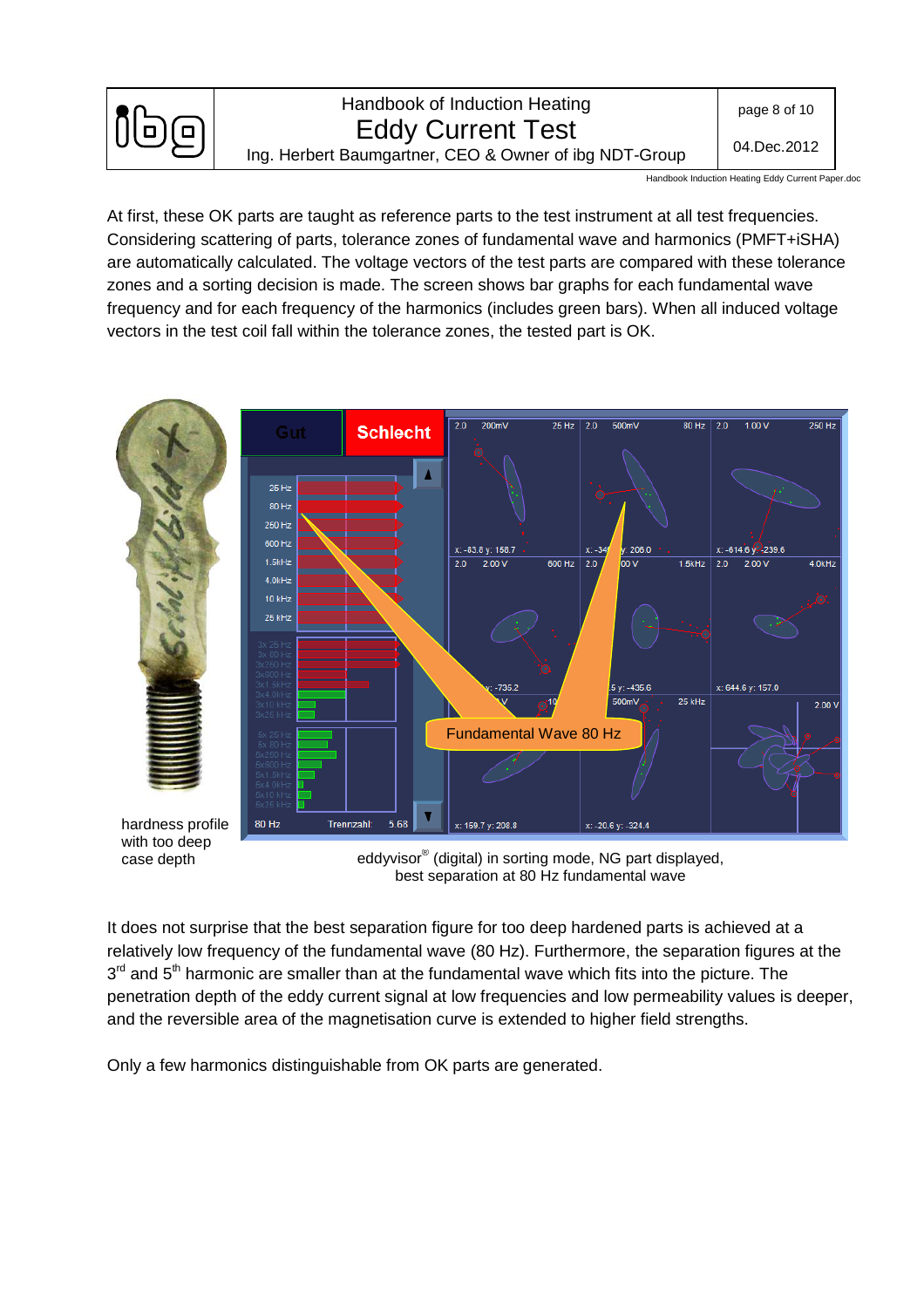

### Handbook of Induction Heating Eddy Current Test

page 9 of 10

04.Dec.2012

Ing. Herbert Baumgartner, CEO & Owner of ibg NDT-Group

strength to penetrate remarkably into the soft basic structure with high  $\mu_r$  and

The too shallow hardened parts show interestingly the best separation figure of 9.78 at the 3<sup>rd</sup> harmonic. The thin hardened surface with small  $\mu_r$  allows the magnetic field

Handbook Induction Heating Eddy Current Paper.doc





irreversible magnetization curve. The result is very strong harmonics which differ considerably from the structure of the OK parts.

The superiority of iSHA is revealed especially at detection of faulty (incorrect) soft structures.

hardness profile with too shallow case

eddyvisor® (digital), NG part displayed, best separation at 3 x 250 Hz harmonic wave

## Case depth of races of CV-Joints

Induction hardening of the ball race in the bell, subsequent eddy current testing for correct hardness position (pattern and run out) and for correct case depth and core hardness are big challenges for the induction hardener, as well as for the test equipment manufacturer and for the coil designer.